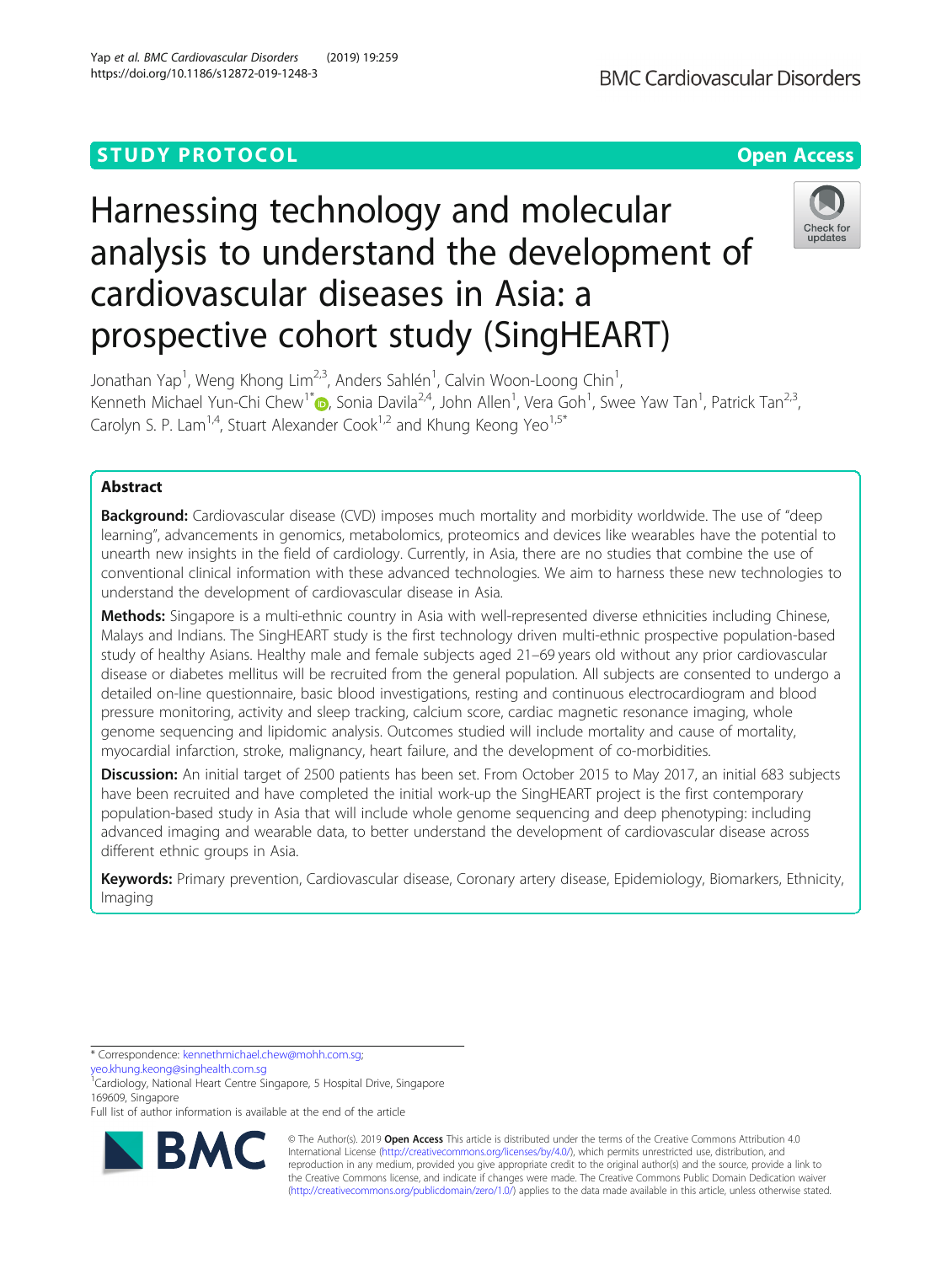#### Background

Cardiovascular disease (CVD) is a major cause of mortality and morbidity worldwide. Traditional large populationbased studies in Western cohorts (e.g. Framingham Heart Study, Cardiovascular Health Study, Atherosclerosis Risk in Communities Study, Jackson Heart cohort) have formed the foundation of our initial knowledge on the risk factors of cardiovascular disease [[1](#page-5-0)–[4](#page-5-0)]. With advancements in technology, there have been many more exciting developments in our understanding of the development and prevention of CVD. Advances made in genomics, metabolomics, proteomics and data from wearables have the potential to deliver important new insights in the field of cardiology, especially after smaller datasets are combined into multi-domain, high-dimensionality "big data" and analyzed using novel machine learning techniques.

In the last couple of years, the American Heart Association (AHA) and Google Life Sciences (GLS) have forged a joint collaboration to use technology to tackle the scourge of CVD [[5](#page-6-0)]. This collaboration will allow the scientific community to leverage on the technical capabilities and insights offered by Google Life Sciences. With the unique opportunity to access such resources, this project is forecasted to allow researchers to conceptualize and test new approaches [[5](#page-6-0)]. Recent modern prospective population-based studies (Project Baseline, MURDOCK study) have also been developed to answer these questions with the aid of technology [[6](#page-6-0), [7](#page-6-0)]. Project Baseline aims to characterize participants across clinical, molecular, imaging, sensor, self-reported, behavioural, psychological, environmental and other healthrelated measurements from onsite visits, continuous data collection through sensor technology, and regular engagement via an online portal and mobile app [[6](#page-6-0)]. The MUR-DOCK study aims to reclassify cardiovascular risk using integrated clinical and molecular biosignatures. However, these studies are based primarily in Western populations [[7\]](#page-6-0).

Ethnic differences in CVD exist [[8](#page-6-0)–[11](#page-6-0)]. The Multi-Ethnic Study of Atherosclerosis (MESA) study found distinct racial differences in the risk of incident heart failure [[8\]](#page-6-0). The mechanisms are multifactorial with complex interactions between unmodifiable genetic factors and acquired risk factors. Often times, it has been difficult to distinguish the contributory role between socioeconomic and genetic factors towards development of disease with residual uncertainty regarding causality and pathogenic mechanisms [\[12,](#page-6-0) [13](#page-6-0)]. Currently, in Asia, there are no population-based studies that combine the use of conventional clinical information with advanced 'discovery'-type molecular techniques, advanced quantitative cardiac imaging and wearable technologies to characterize the general community. We aim to harness these new technologies to understand the development of cardiovascular disease in Asia.

#### **Methods**

#### Study design and population

Singapore is a developed city state of 5.6 million people in Asia with well-represented diverse ethnicities including Chinese (74.3%), Malays (13.4%) and Indians (9.1%). The elderly  $\geq 65$  yr account for 12.4% of the population and the average life-expectancy is 82.9 years old [\[14](#page-6-0)].

The SingHEART study is the first multi-ethnic prospective population-based study of healthy Asians harnessing the latest technologies. In summary, healthy male and female subjects aged 21–69 years old without any prior cardiovascular disease (Ischemic heart disease, stroke, peripheral vascular disease) or diabetes mellitus will be recruited from the general population. The complete inclusion and exclusion criteria are found in the supplementary appendix (Additional file [1:](#page-5-0) Appendix 1). These patients are drawn from a cohort of healthy individuals who have already volunteered to the institutional Biobank program. Subjects fulfilling the inclusion criteria will be recruited from the public via advertisements (e.g. posters, local newspaper).

Written informed consent will be obtained from every subject and includes follow-up of up to 20 years, including agreement to permit tracking of outcomes via national and disease registries. Subjects will be informed of incidental abnormalities picked up during the tests. If genetic abnormalities are detected, there is an option for genetic counselling. All data will be anonymized for analysis.

Ethical approval was obtained from the Singhealth institutional review board.

#### **Objectives**

This study aims to comprehensively characterize a healthy Asian population at baseline and at follow-up, using multiple modalities to aid in the understanding of the traditional and novel factors that contribute to the development of cardiovascular disease. Emphasis will be placed on understanding how these traditional and novel factors interact, as well as on elucidating the ethnic differences in the development of cardiovascular disease. The specific objectives are as follows:

- To characterize cardiovascular health in Asia by measuring multiple systems simultaneously and longitudinally.
- To assess lifestyle, diet, physical activity and sleep via traditional questionnaire surveys and wearable technologies and their impact on the development of cardiovascular disease.
- To characterize baseline genetic, metabolic and advanced cardiac imaging profiles in healthy individuals and the identification of novel markers influencing the development of cardiovascular disease with the potential for therapeutics.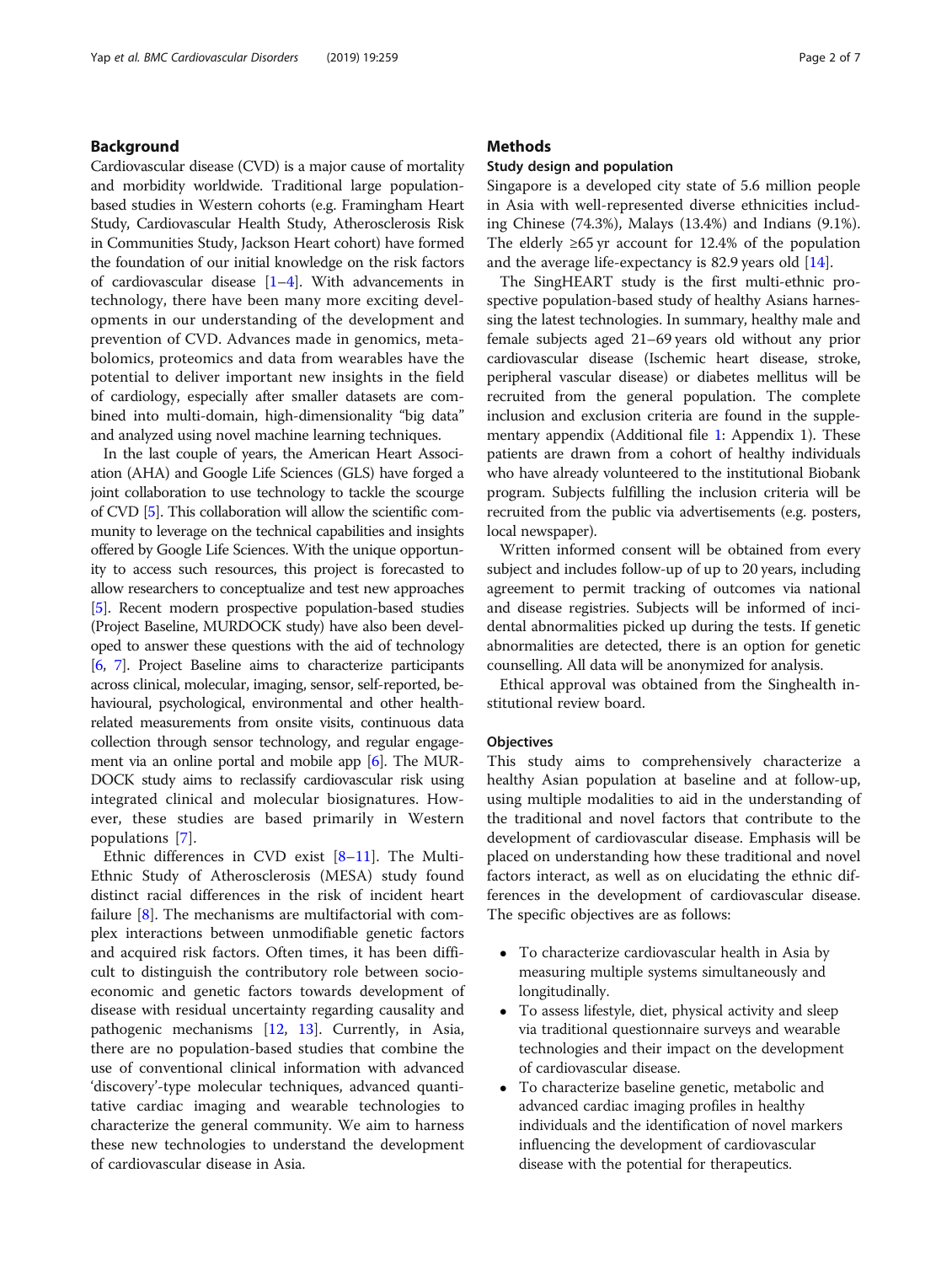- Validate patient-reported sleep/physical activity and that derived by wearables, study the impact of physical activity on cardiac structure, investigate relationship between calcium score and lifestyle factors, etc.
- To study the development and progression of cardiovascular disease in these patients to help develop new preventive, diagnostic and predictive tools for the Asian population
- To understand the differential effects of ethnicity on the development of cardiovascular disease
- To use both traditional statistical analysis and newer methodologies (e.g. machine learning) to process and analyze the data

#### Study protocol

Each subject will undergo the following investigations at baseline and at specific intervals on follow-up for up to 20 years, as described in Table 1.

#### **Questionnaire**

The questionnaire will include sections on demographics, socioeconomic status, medical history, lifestyle, diet and exercise, quality of life as assessed by the EQ-5D-3 L, Pittsburgh sleep quality index and International Index of Erectile Function (IIEF)- 5 (only for males). See supplementary appendix for the complete questionnaire (Additional file [2](#page-5-0): Appendix 2).

#### Basic blood investigations

This will include full blood count, renal and liver function, fasting lipids and fasting glucose. As diabetes mellitus is an exclusion criterion, HbA1c will not be measured routinely. Samples are biobanked for future use through the NHCS biobank.

#### Electrocardiogram

A standard 12-lead resting ECG will be recorded. Variables studied will include rate, rhythm, axis, conduction

Table 1 List and timeline of investigations for SingHEART

| Investigations                          | Baseline | 10 <sub>V</sub> | 20 <sub>V</sub> |
|-----------------------------------------|----------|-----------------|-----------------|
| Ouestionnaire                           | Χ        | Χ               | Χ               |
| Basic blood investigations <sup>a</sup> | Χ        |                 |                 |
| Electrocardiogram                       | Χ        | Χ               | X               |
| Ambulatory BP monitor                   | X        | Χ               |                 |
| Continuous ECG monitoring               | Χ        | Χ               |                 |
| Activity and sleep tracker              | Χ        | X               |                 |
| Calcium Score                           | Χ        |                 |                 |
| Cardiac MRI                             | Χ        |                 |                 |
| Genomics and lipidomics                 | Χ        |                 |                 |

<sup>a</sup> Includes full blood count, renal and liver function, fasting lipids and glucose

intervals, morphologies (including QRS, S-T and T wave abnormalities) and arrhythmias.

#### Ambulatory BP monitor

Ambulatory blood pressure monitoring will be performed for 24 h via a cuff-monitoring (Spacelab Healthcare Model 90,227/90217A). Data collected will include the systolic, diastolic and mean blood pressure during the day and night, as well as data on dipping.

#### Continuous ECG monitoring

Continuous ECG monitoring will be performed for 24 h–72 h via a wearable, multi-lead ECG monitoring patch which stores data for up to 3 days (ePatch® ECG recorder AMS3000). Data collected will include variations in heart rate and the various types of arrhythmias present.

#### Activity and sleep tracker

A commercially available wearable fitness device able to track heart rate, physical activity, exercise and sleep will be used. The participants will wear this activity tracker for 5–7 days. Currently, the study uses the Fitbit Charge HR. Data for each subject will be downloaded from the Fitbit Application Programming Interface (https://dev. fitbit.com/reference/web-api/quickstart). Step counts are available at two levels; intraday step counts in 15-min intervals and daily totals. Intraday HR data are available at 5-min intervals, along with confidence levels. Intraday sleep tracking data containing details of each sleep session will also be recorded.

#### Calcium score

Electron beam CT scanning using contiguous 3-mm slices during a single breath hold will be performed by a 320 slice CT scanner (Toshiba Aquilion ONE) with the following parameters: tube voltage 120kVp, tube current 200- 400 mA (dependent on patient size and shape as visually assessed by the radiographers), gantry rotation time 350 ms and 3 mm section thickness. The non-contrast scan will be volume prospective and ECG-gated and synchronized to the RR interval with a scan time of 100 ms/slice. A calcified lesion will be defined as at least two contiguous voxels with an attenuation coefficient > 130 Hounsfield units. Coronary calcium scores will be calculated as previously described [[15](#page-6-0)] via Vitrea Workstation.

#### Cardiac MRI

Cardiovascular phenotyping using cardiovascular magnetic resonance (CMR) will be performed in all healthy volunteers (3 T Ingenia, Philips or 1.5 T MAGNETOM Aera, Siemens). Conventional balanced steady-state free precession cine images of the vertical and horizontal long-axis planes and the sagittal LV outflow tract view will be acquired. Short-axis cines will be obtained from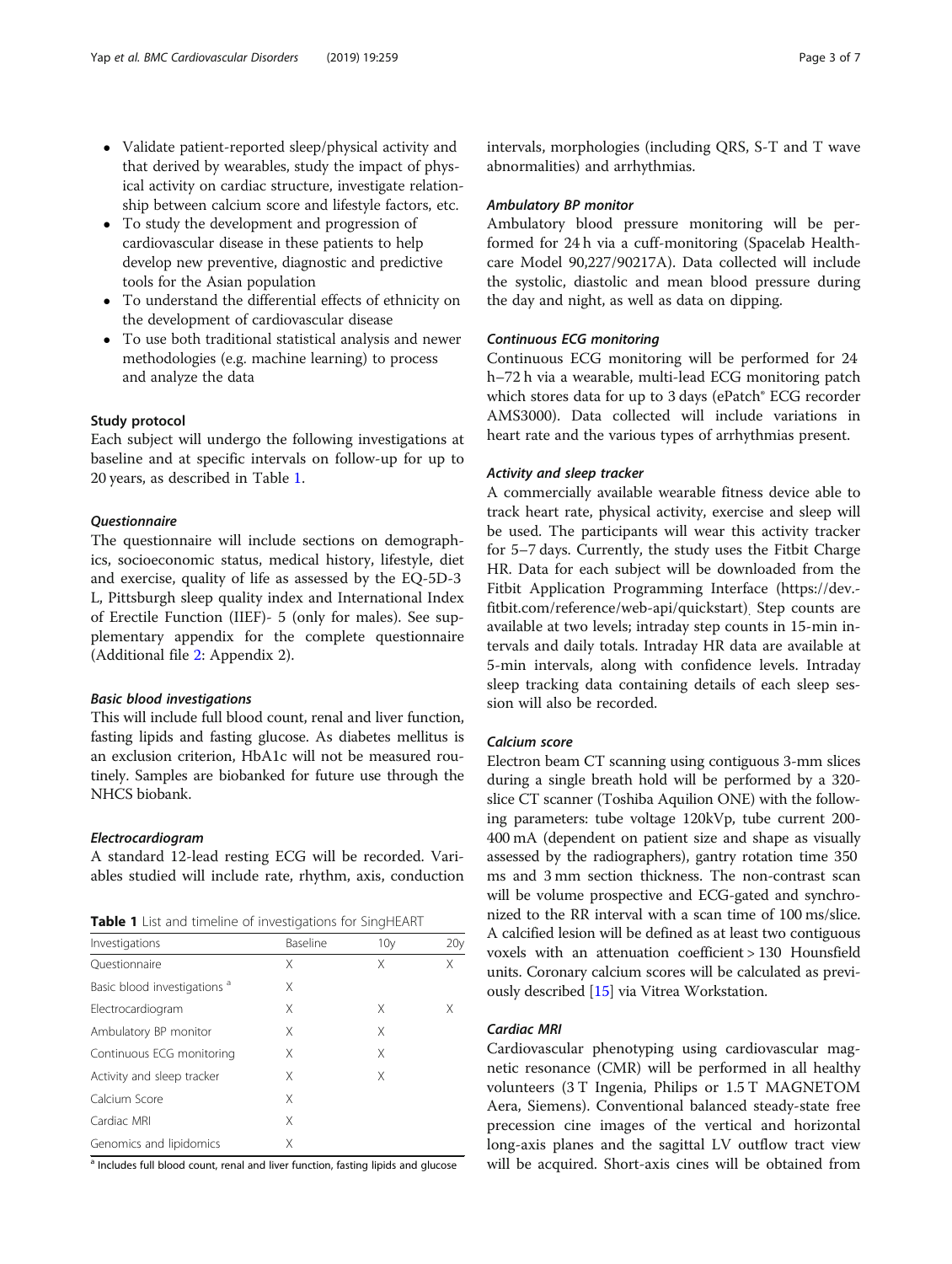the mitral valve annulus to the apex (8 mm slices with 2 mm gap). In addition, a single breath hold 3D LV short axis stack will also be acquired in the same orientation. Aortic flow will be assessed using velocity-coded phase contrast imaging. Cardiac volumes, left ventricular mass, atrial sizes and aortic root will be measured in all patients using the CMR 42 software (Circle Cardiovascular Imaging). Normal CMR reference ranges in the Asian population were recently published using standardized protocols in our Image Analysis Laboratory [\[16\]](#page-6-0).

#### Lipidomics studies

20 μl of lipid internal standard mix and 10 μl of 14:0 phosphatidylcholine will be added to 100 μl of serum in a microcentrifuge tube. After an equilibration period of 30 s, 1.2 ml of HPLC-grade methanol will be added to the mixture, followed by vortexing. The mixture will be incubated at 50 °C for 10 min, followed by centrifugation to pellet the precipitated protein. The supernatant will then be removed and placed in a clean microcentrifuge tube for drying under nitrogen gas. 100 μl of methanol will be used to reconstitute the dried extract. The reconstituted lipid solution will be separated using a LC-MS (liquid chromatography – mass spectrometry) system (Agilent 1260) and a Thermo Scientific Accucore HILIC column  $(100 \times 2.1 \text{ mm})$ ; particle size 2.6  $\mu$ m). Mobile phase A consists of acetonitrile/water (95:5) with 10 mM ammonium acetate, pH 8.0 and mobile phase B consists of acetonitrile/water (50:50) with 10 mM ammonium acetate, pH 8.0. For the separation, the column will be equilibrated with 100% mobile phase A, increasing to 20% mobile phase B in 5 min, then held for 5 min. The column will finally be re-equilibrated with 100% mobile phase A for 5 min. Finally, mass spectrometry and data acquisition will be performed using an Agilent 6430 triple-quadrupole mass spectrometer [[17\]](#page-6-0).

#### Genomics studies

Whole genome sequencing will be done in Illumina HiSeq X sequencers at 30X coverage. 1.0 micrograms of DNA per sample will be used for library preparation. Sequencing libraries will be generated using the Truseq Nano DNA HT sample preparation kit (Illumina, SUA) and idenx codes will be added to each sample. Briefly, the genome will be fragmented by sonication to a size of 350 bp, and the DNA fragments will be end-polished, A-tailed and ligated with full-length adapter for Illumina sequencing with further PCR amplification. Lastly, PCR products will be purified (AMPure XP system) and the libraries analysed for size distribution by Agilent 2100 Bioanalyzer and quantified using real-time PCR.

#### **Outcomes**

Outcomes will be tracked 6 monthly for 20 years via review of medical records. The outcomes studied will include mortality and cause of death, myocardial infarction, stroke, malignancy, heart failure, and the development of comorbidities (e.g. ischemic heart disease, peripheral vascular disease, diabetes mellitus, renal failure, etc.). Patients provided explicit consent for the matching of outcomes against databases and registries. Information on mortality, myocardial infarction, stroke, chronic kidney disease and malignancy will be obtained from national state-mandated registries (e.g. Singapore Myocardial Infarction Registry, Singapore Stroke Registry, Singapore Renal Registry, Singapore Cancer Registry, Singapore Renal Registry, etc).

#### Study management

The SingHEART Steering Committee is responsible for the overall conduct of the study. The protocol design and execution of the study is entirely under the oversight of the SingHEART Steering Committee, and the funding sources have no access to patient-specific data. Because volunteers are drawn from the Biobank cohort, the SingHEART program adheres to protocols managing patient data anonymization, patient confidentiality/privacy, incidental finding management; and biosample/genomic DNA samples. Data is entered electronically into a pre-designed database by trained study coordinators and the accuracy of the data will be regularly audited. Requests to use the data or biospecimens for research will require approval from the steering committee in accordance with standardized procedures. The study team meets once every month to review study progress and to address any concerns raised by the study coordinators.

#### **Statistics**

The initial target enrolment is 2500 based on feasibility and initial funding availability, with the opportunity to extend recruitment with further funding. Multiple linear regression and logistic regression analyses using generalised linear models will be performed to study the relationships between factors. Odds ratios, 95% confidence intervals and p-values will be reported. Cox-proportional hazards models will be used to analyse longer-term health outcomes and hazards ratios reported. Multivariate adjustment for confounders will be performed. Machine learning methodology appropriate for high-dimensionality datasets (e.g. deep learning systems and neural networks, classification techniques involving decision trees and probabilistic prediction) will also be performed in tandem with conventional statistical analysis.

#### Preliminary results

From October 2015 to May 2017, an initial 400 subjects have been recruited and all have completed the baseline investigations as documented above. Table [2](#page-4-0) describes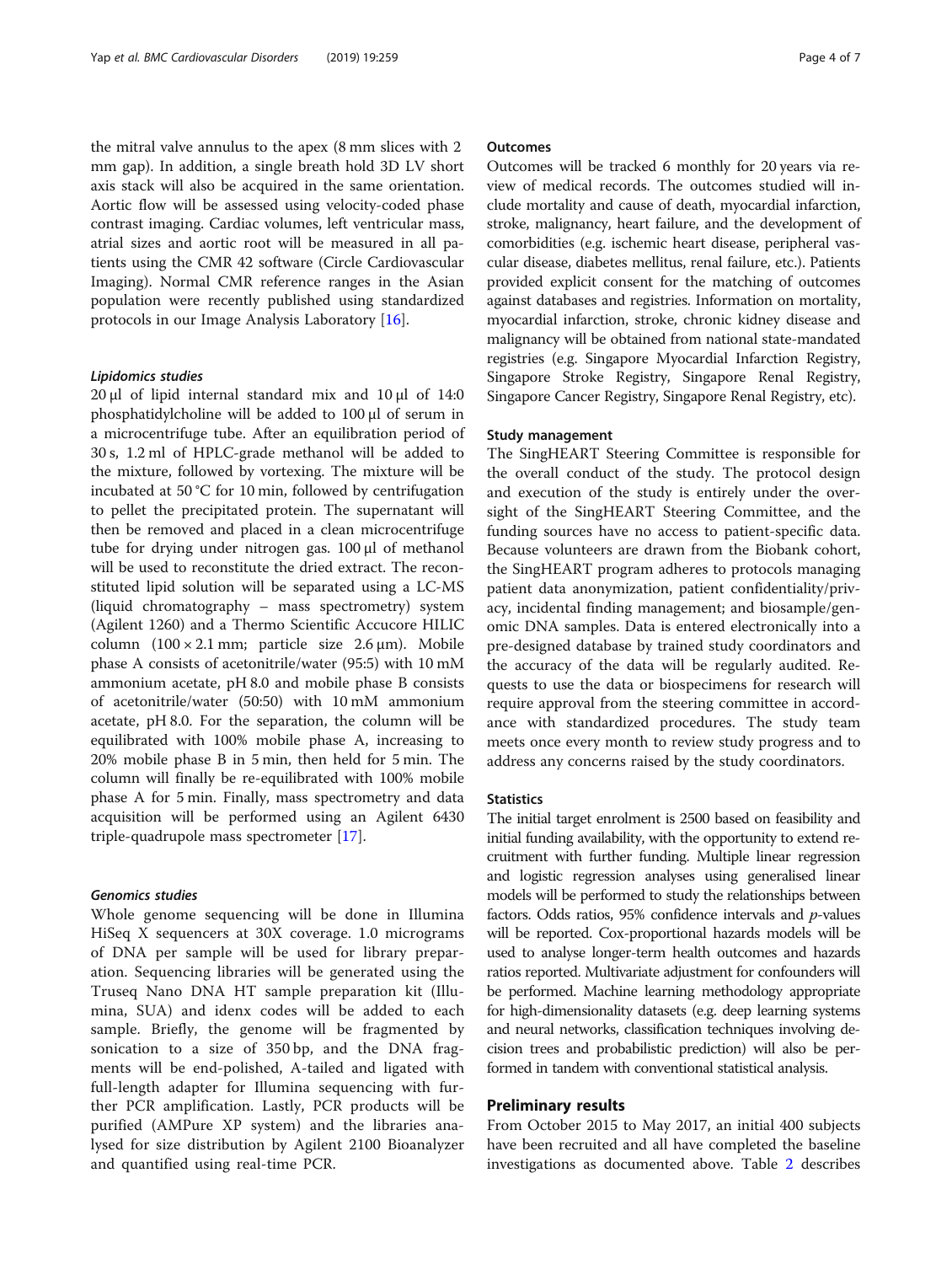N.B. Continuous variables presented as mean  $\pm$  SD and categorical variables as n (%) unless otherwise indicated

Left ventricular ejection fraction  $(\%)$  63 ± 6

Left ventricular end diastolic volume index  $(ml/m<sup>2</sup>)$ 

Left ventricular end systolic volume index  $(ml/m<sup>2</sup>)$ 

Left ventricular mass index  $(g/m^2)$ 

the baseline characteristics of the initial subjects. Further recruitment is currently ongoing and as of February 2018, 683 patients have been recruited.

#### **Discussion**

Cardiac MRI

In recent times, there has been a revolution in healthcare brought about by quantum leaps in technology. This has brought with it the unprecedented opportunity to better characterise and manage diseases and improve healthcare. Different advancements include the use of "artificial intelligence" and "deep learning", the development of molecular medicine with improvements in genomic, metabolomic and proteomic screening and the use of devices like wearables which can constantly monitor various physiological data.

As mentioned earlier, there have been several collaborations primarily in Western cohorts to tap on this technology boom to better characterise cardiovascular diseases [[5](#page-6-0)–[7](#page-6-0)]. The AHA and GLS aim to leverage on the technology and analysis by Google technical capabilities and insights offered by Google Life Sciences to analyze the various aspects of cardiovascular diseases [[5\]](#page-6-0). Project Baseline, a collaboration between Duke, Stanford and Verily, aims to collect broad phenotypic data across multiple domains including continuous sensors from thousands of participants, harnessing the power of technology to do so [\[6\]](#page-6-0). The SingHEART study aims to be one of the most comprehensive phenotypic studies of cardiovascular diseases in the world. We will characterize phenotypes on multiple fronts including a) questionnaires on lifestyle, diet, exercise data, etc. b) detailed cardiac imaging and investigations including cardiac MRI, 24 h ECG and blood pressure monitoring, and calcium score c) wearables for constant physiological monitoring and d) genomic and lipidomic screening. One of the unique features of SingHEART is the *pre-hoc* intention to

**Table 2** Selected baseline characteristics of initial cohort ( $n = 400$ ) (Continued) Diastolic blood pressure dipping (mmHg)  $11 \pm 7$ 

Mean arterial pressure (mmHg)  $88 \pm 9$ Mean arterial pressure dipping (mmHg)  $9 \pm 7$ Mean heart rate (bpm)  $72 \pm 8$ Mean pulse pressure (mmHg)  $43 \pm 7$ Calcium score (Agatston units) 39 (238)

| Demographics                                              |                 |
|-----------------------------------------------------------|-----------------|
| Age, years                                                | $46 \pm 13$     |
| Male, n (%)                                               | 175 (44)        |
| Ethnicity, n (%)                                          |                 |
| Chinese                                                   | 358 (90)        |
| Indian                                                    | 11 $(3)$        |
| Malay                                                     | 19(5)           |
| Others                                                    | 12(3)           |
| BMI ( $\text{kg/m}^2$ )                                   | $24 \pm 4$      |
| $BSA$ (m <sup>2</sup> )                                   | $1.7 \pm 0.2$   |
| Waist circumference (m)                                   | $83 \pm 11$     |
| Hip circumference (m)                                     | $96 \pm 10$     |
| Alcohol history, n (%)                                    | 152 (38)        |
| Smoking history, n (%)                                    | 32(8)           |
| Income, $n$ $%$                                           |                 |
| $<$ \$3000                                                | 155 (40)        |
| \$3000-4999                                               | 109 (28)        |
| $>$ \$5000                                                | 121 (31)        |
| Occupation, n (%)                                         |                 |
| Involving manual labour                                   | 28 (7)          |
| Not involving manual labour                               | 290 (74)        |
| Not working                                               | 74 (19)         |
| At least university education, n (%)                      | 206 (52)        |
| Married, n (%)                                            | 266 (67)        |
| Questionnaire                                             |                 |
| Exercise per week (min) (median and inter-quartile range) | 45 (30,60)      |
| Servings of vegetable a day                               | $1.9 \pm 0.9$   |
| Servings of fruits a day                                  | $1.4 \pm 0.9$   |
| Cups of coffee a day                                      | $1.5 \pm 0.9$   |
| Blood investigations                                      |                 |
| Hemoglobin (g/dL)                                         | $13.6 \pm 1.5$  |
| Creatinine (µmol/L)                                       | $69 \pm 16$     |
| Fasting glucose (mmol/L)                                  | $5.3 \pm 0.5$   |
| High-density Lipoprotein (mmol/L)                         | $1.49 \pm 0.34$ |
| Low-density Lipoprotein (mmol/L)                          | $3.37 \pm 0.8$  |
| Electrocardiogram                                         |                 |
| PR (ms)                                                   | $160 \pm 22$    |
| QRS (ms)                                                  | $89 \pm 11$     |
| QTc (ms)                                                  | $424 \pm 22$    |
| Vitals monitoring                                         |                 |
| 24 h Systolic blood pressure (mmHg)                       | $116 \pm 13$    |
| Systolic blood pressure (mmHg)                            | $128 \pm 18$    |
| Systolic blood pressure dipping (mmHg)                    | $9 \pm 6$       |

24 h Diastolic blood pressure (mmHg)  $73 \pm 9$ Diastolic blood pressure (mmHg) 78 ± 13

<span id="page-4-0"></span>Yap et al. BMC Cardiovascular Disorders (2019) 19:259 Page 5 of 7

**Table 2** Selected baseline characteristics of initial cohort ( $n = 400$ )

 $71 + 12$ 

 $27 + 7$ 

 $43 + 13$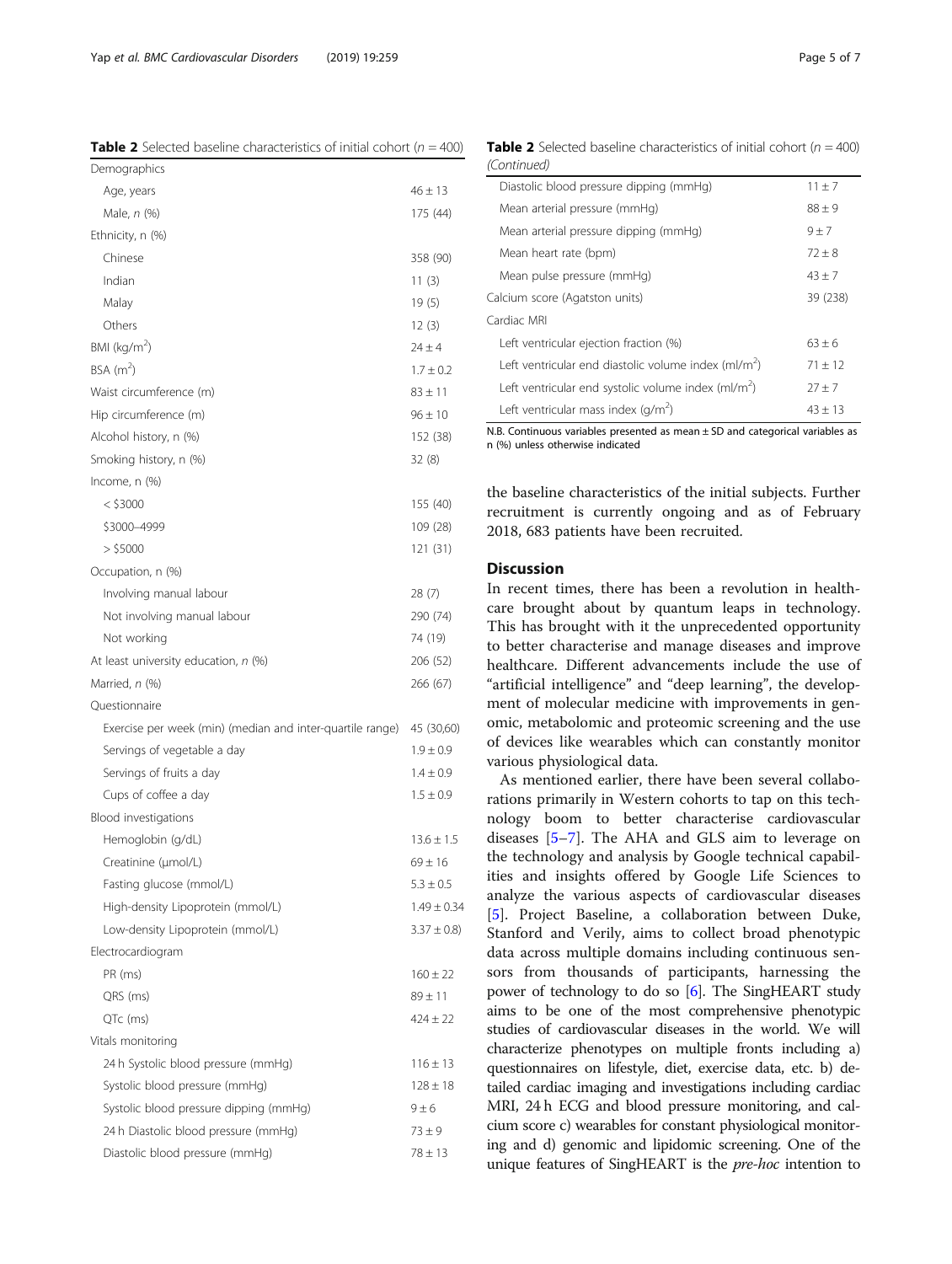<span id="page-5-0"></span>pool data across multiple domains into larger datasets suitable for analysis by machine learning algorithms. Early work from this project on the relationship between wearable data and cardiovascular risk factors in normal volunteers have recently been published based on this approach [[17](#page-6-0)] which will provide the foundation for further insights and understanding into the development and prevention of CVD in this cohort.

Beyond the use of technology to characterize cardiovascular diseases, SingHEART affords the opportunity to better elucidate differences across different Asian ethnicities. Ethnic differences have been known to exist across the spectrum of cardiovascular diseases. With regards to heart failure (HF), the Multi-Ethnic Study of Atherosclerosis (MESA) study found the risk of incident HF to be different amongst races [[8\]](#page-6-0). Prior studies in Asian patients with HF showed increased adverse outcomes in Malays and Indians compared to Chinese [\[9\]](#page-6-0). For coronary heart disease (CHD), Whites appear to have higher risk of CHD compared to blacks, Latinos and Asians [\[8](#page-6-0)]. A local study found Indians to have the greatest incidence of myocardial infarction but Malays to have the highest mortality rate [\[11\]](#page-6-0). SingHEART aims to understand the mechanistic causes behind these ethnic differences. Furthermore, the overlapping influence of genetics and environmental or behavioral factors on the development of disease may be difficult to tease out in the traditional setting  $[12, 13]$  $[12, 13]$  $[12, 13]$ . With growth of technology and genetic research, this divide has been narrowed [[12\]](#page-6-0). Studies like SingHEART with detailed genotypic, phenotypic and socioeconomic characterization will allow the opportunity to study this differentiation in greater depth.

The SingHEART project is the first contemporary population-based study in Asia that will allow us to harness up-to-date technology to better understand the development of cardiovascular disease across different ethnic groups. This will provide invaluable opportunities to develop pertinent public health prevention strategies, guide allocation of healthcare resources, improve the diagnosis and management of cardiovascular disease, and serve as a foundation for future research.

#### Supplementary information

Supplementary information accompanies this paper at [https://doi.org/10.](https://doi.org/10.1186/s12872-019-1248-3) [1186/s12872-019-1248-3.](https://doi.org/10.1186/s12872-019-1248-3)

Additional file 1. Appendix 1. Complete inclusion and exclusion criteria for SingHEART study.

Additional file 2. Appendix 2. SingHEART Questionnaire.

#### Abbreviations

AHA: American Heart Association; CHD: Coronary heart disease; CMR: Cardiovascular magnetic resonance; CT: Computed tomography; CVD: Cardiovascular disease; ECG: Electrocardiogram; GLS: Google life

sciences; HF: Heart failure; MESA: Multi-ethnic study of atherosclerosis; MRI: Magnetic resonance imaging; NHCS: National Heart Centre (Singapore); PRISM: Institute of Precision Medicine

#### Acknowledgements

We would like to thank the individuals who volunteered for the study.

#### Authors' contributions

Study conception and design was performed by JY, WKL, CWLC, SD, PT, CL, SAC, KKY. Data collection was performed by WKL, AS, SD, VG and KKY. Analysis was performed by JY, KMYCC, CWLC, JA, PT, SAC and KKY. Writing was performed by JY, KMYCC, SYT, PT, SD, SAC and KKY. This manuscript was read and approved by all credited authors.

#### Funding

We would like to thank the Lee foundation for their grant support for the SingHeart study, conducted at National Heart Centre Singapore. The work was also supported by core funding from SingHealth and Duke NUS through their institute of Precision Medicine (PRISM) and a center grant awarded to National Heart Centre Singapore from the National Medical Research Council, Ministry of Health, Republic of Singapore (NMRC/CG/M006/2017\_NHCS). The funding bodies were not involved in design, conduct, data interpretation, or writing of the manuscript.

#### Availability of data and materials

The datasets generated and/or analyzed during the current study are not publicly available due the ongoing nature of this study, but are available from the corresponding author on reasonable request.

#### Ethics approval and consent to participate

The research study was performed in accordance with the Declaration of Helsinki, and ethical approval was obtained from the Singhealth institution review board. Written informed consent was obtained from all study participants.

#### Consent for publication

Not applicable.

#### Competing interests

C.S.L. is supported by a Clinician Scientist Award from the National Medical Research Council of Singapore; has received research support from Boston Scientific, Bayer, Thermofisher, Medtronic, and Vifor Pharma; and has consulted for Bayer, Novartis, Takeda, Merck, Astra Zeneca, Janssen Research & Development, LLC, Menarini, Boehringer Ingelheim, Abbott Diagnostics, Corvia, Stealth BioTherapeutics, Roche, and Amgen. The rest of the authors have no relevant competing interest to declare.

#### Author details

<sup>1</sup> Cardiology, National Heart Centre Singapore, 5 Hospital Drive, Singapore 169609, Singapore. <sup>2</sup>SingHealth Duke-NUS Institute of Precision Medicine Singapore, Singapore. <sup>3</sup> Cancer and Stem Biology Program, Duke-NUS Medical School, Singapore, Singapore. <sup>4</sup>Cardiovascular and Metabolic Disorders Program, Duke-NUS Medical School, Singapore, Singapore. 5 Duke-NUS Medical School, Singapore, Singapore.

#### Received: 9 February 2019 Accepted: 7 November 2019 Published online: 21 November 2019

#### References

- 1. Mahmood SS, Levy D, Vasan RS, Wang TJ. The Framingham heart study and the epidemiology of cardiovascular disease: a historical perspective. Lancet. 2014;383:999–1008.
- 2. Sempos CT, Bild DE, Manolio TA. Overview of the Jackson heart study: a study of cardiovascular diseases in African American men and women. Am J Med Sci. 1999;317:142–6.
- 3. Fried LP, Borhani NO, Enright P, Furberg CD, Gardin JM, Kronmal RA, Kuller LH, Manolio TA, Mittelmark MB, Newman A, O'Leary DH. The cardiovascular health study: design and rationale. Ann Epidemiol. 1991;1:263–76.
- 4. The ARIC Investigators. The Atherosclerosis Risk in Communities (ARIC) Study: design and objectives. Am J Epidemiol. 1989;129:687–702.